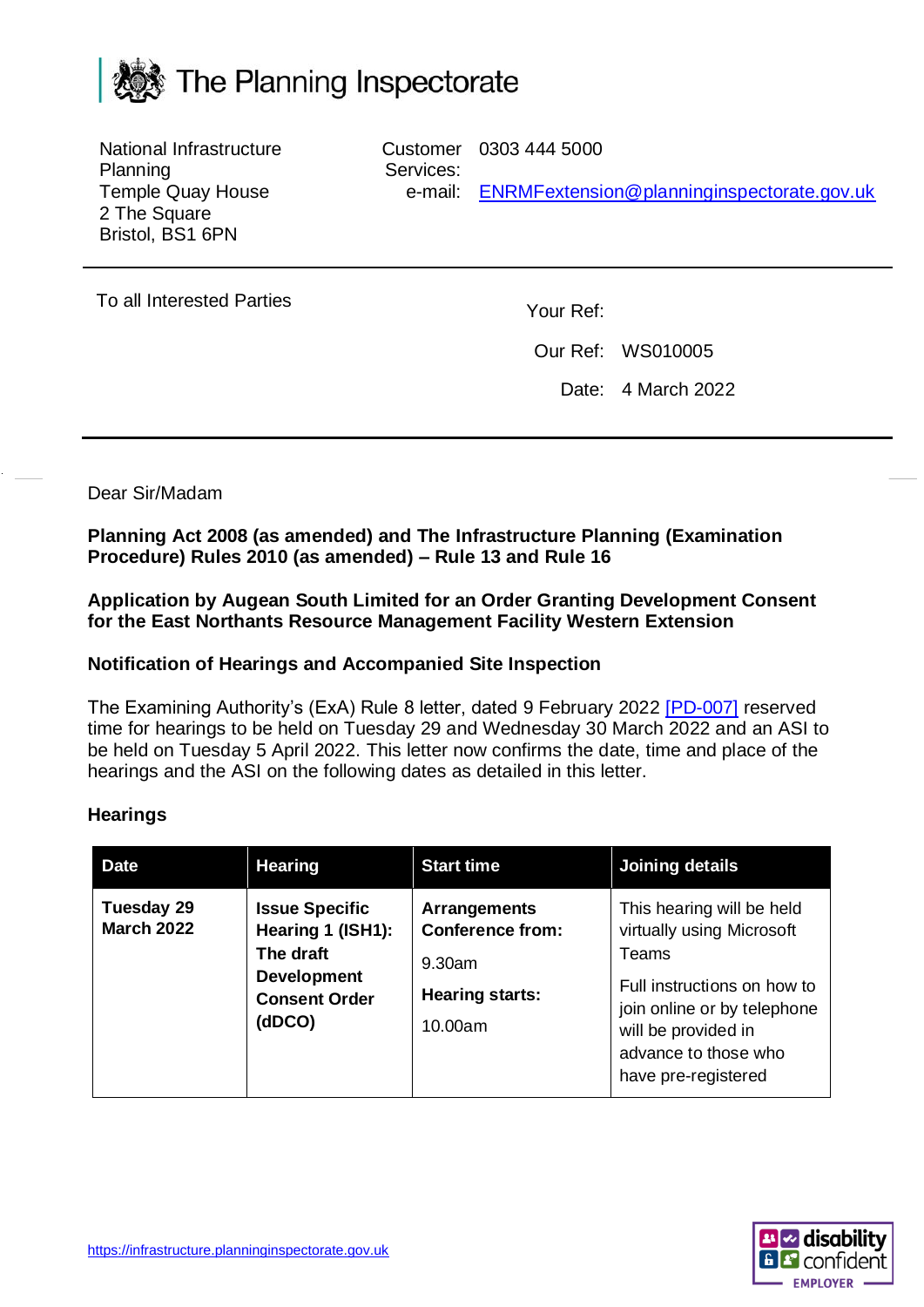| <b>Date</b>                              | <b>Hearing</b>                                                                                            | <b>Start time</b>                                                                              | <b>Joining details</b>                                                                                                                                                                                     |
|------------------------------------------|-----------------------------------------------------------------------------------------------------------|------------------------------------------------------------------------------------------------|------------------------------------------------------------------------------------------------------------------------------------------------------------------------------------------------------------|
| Tuesday 29<br><b>March 2022</b>          | <b>Issue Specific</b><br>Hearing 2 (ISH2):<br><b>Environmental</b><br>matters (part 1)                    | <b>Arrangements</b><br><b>Conference from:</b><br>11.30am<br><b>Hearing starts:</b><br>12.00pm | This hearing will be held<br>virtually using Microsoft<br>Teams<br>Full instructions on how to<br>join online or by telephone<br>will be provided in<br>advance to those who<br>have pre-registered        |
| <b>Wednesday 30</b><br><b>March 2022</b> | <b>Issue Specific</b><br>Hearing 2 (ISH2):<br><b>Environmental</b><br>matters (part $2 - if$<br>required) | <b>Arrangements</b><br><b>Conference from:</b><br>9.30am<br><b>Hearing starts:</b><br>10.00am  | This hearing will be held<br>virtually using Microsoft<br><b>Teams</b><br>Full instructions on how to<br>join online or by telephone<br>will be provided in<br>advance to those who<br>have pre-registered |

## **\*Please note that part 2 of ISH 2 on Environmental matters will not take place if all matters are concluded in part 1. If part 2 is cancelled this will be notified in the banner on the National Infrastructure Planning website and no other notice will be given.**

Subject to the submissions received at Deadline 2, it is anticipated that the matters covered in ISH 2 will include, environmental controls, bio-diversity, landscape and visual, land-use and socio-economic effects, waste management and the water environment. The ExA will aim to publish detailed agendas on the project page of the National Infrastructure Planning website at least 5 working days in advance of each hearing date.

The ExA did not receive any requests to be heard at an Open Floor Hearing (OFH) by Wednesday 23 February 2022 (Deadline 1). Therefore, the times reserved for an OFH to be held on either Tuesday 29 or Wednesday 30 March 2022 have been cancelled as they are not required.

I request that those parties who wish to speak at these hearings should let the Case Team know at the contact details above (preferably by email) by **Tuesday 22 March 2022**.

Please include the following information;

- Your name and Interested Party (IP) reference number in your correspondence.;
- Specify the hearing(s) you wish to participate in, brief details of the topic(s) that you would like to raise;
- The Examination Library reference number (with paragraph/page number where appropriate) of any documents you wish to refer to.

For those parties who do not wish to speak at the hearings they will be able to view the hearings on the Livestream. A link to the Livestream will be made available on the project

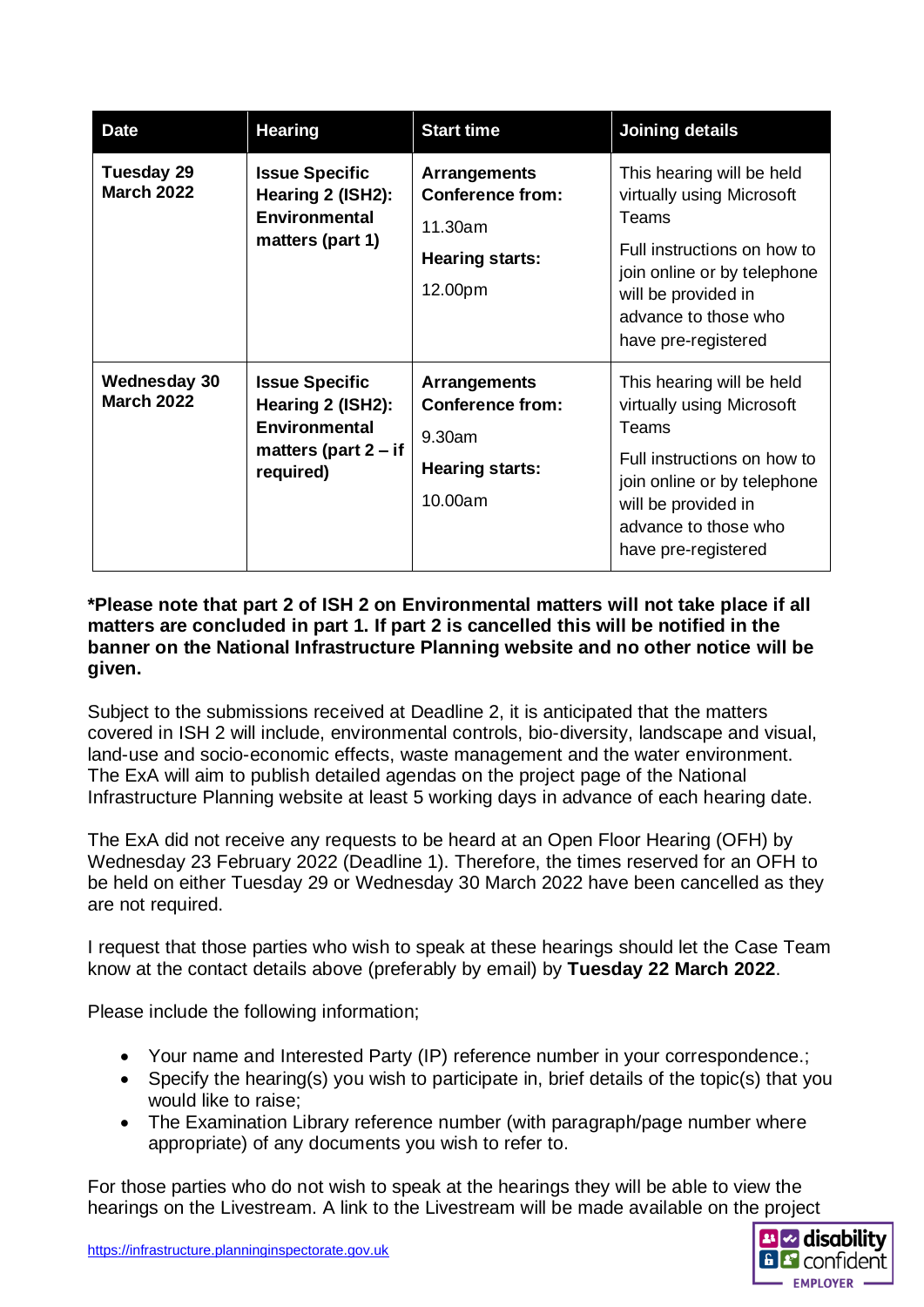page on the National Infrastructure Planning website shortly before the events are scheduled to begin. A recording of the hearings will also be published on the website as soon as practicable after the events take place.

## **Date, time and meeting place for the Accompanied Site Inspection**

Please be advised that the ExA will hold an Accompanied Site Inspection (ASI) under Rule 16 of the Infrastructure Planning (Examination Procedure) Rules 2010 on **Tuesday 5 April 2022.** The ASI will commence at 10.00am and attendees are asked to meet in the visitor's carpark adjacent to the site entrance at the East Northants Resource Management Facility (ENRMF), Stamford Road, Kings Cliffe, Northamptonshire, PE8 6XX.

It should be noted that the ExA has already undertaken an Unaccompanied Site Inspection (USI) on Thursday 20 January 2022 [\[EV1-001\]](https://infrastructure.planninginspectorate.gov.uk/wp-content/ipc/uploads/projects/WS010005/WS010005-000422-ENRMFWE%20USI1%20Note%20v1.pdf)

# **Attendance at the ASI**

For logistical purposes it is important that IPs who wish to attend the ASI should notify the Case Team at the contact details above (preferably by email) **by Tuesday 22 March 2022.** Please ensure that your request includes the following information:

- Name and Interested Party reference number;
- Email address (if available) and contact telephone number for the day;
- Confirmation of any special access requirements.

Please note that for logistical and safety reasons it may be necessary to limit the numbers of persons who accompany me for the whole ASI, however it should be possible for arrangements to be made for IPs (or their representatives) to join the inspection at specified locations within the itinerary.

The IPs attending the ASI will include representatives of the Applicant and North Northamptonshire Council, together with the Cecil Estate Familty Trust and other Interested Parties (or their representatives). Access onto private land is at all times by permission of the person controlling it.

## **Itinerary for the ASI**

The Examination Timetable at Annex A of the ExA's Rule 8 letter, dated 9 February 2022 [\[PD-007\]](https://infrastructure.planninginspectorate.gov.uk/wp-content/ipc/uploads/projects/WS010005/WS010005-000434-ENRMWFE%20Rule%208%20Letter.pdf) requested that the Applicant submit a draft itinerary for the ASI by Deadline 2; the ExA will publish the second draft itinerary on Wednesday 9 March 2022; any comments on this should be submitted by Deadline 3; the ExA will review the comments received at Deadline 3 and will publish the final itinerary for the ASI on the project page on Wednesday 30 March 2022.

## **Other matters**

I would like to remind all attendees that the ASI is not an opportunity to make any oral representations to the ExA about the Proposed Development. However, the ExA may invite participants to indicate specific features or sites of interest.